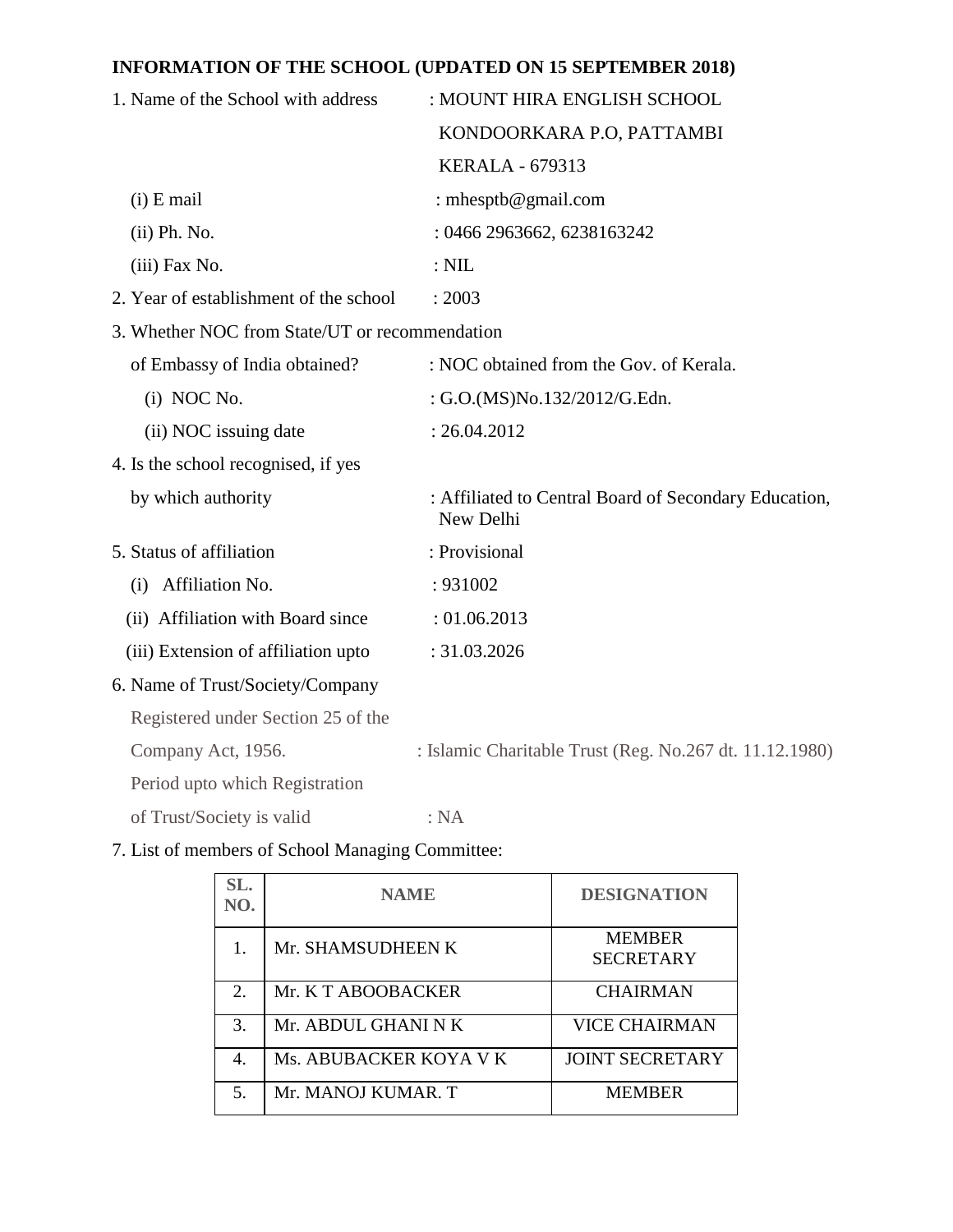| 6.  | Ms. SUPRIYA SUBRAMANIAN  | <b>MEMBER</b> |
|-----|--------------------------|---------------|
| 7.  | Ms. SEEMA C V            | <b>MEMBER</b> |
| 8.  | Ms. SAKEENA FAIZEL       | <b>MEMBER</b> |
| 9.  | Ms. SHAMEEBA. P          | <b>MEMBER</b> |
| 10. | Mr. MUHAMMED MUSTHAFA    | <b>MEMBER</b> |
| 11. | Ms. THAHIRA N            | <b>MEMBER</b> |
| 12. | Ms. NISHA P              | <b>MEMBER</b> |
| 13. | Mr. MUHAMMED ASHARAF K   | <b>MEMBER</b> |
| 14. | Ms. AYSHABI V K          | <b>MEMBER</b> |
| 15. | Ms. BINDU N K            | <b>MEMBER</b> |
| 16. | Mr. K P MOHAMMED BASHEER | <b>MEMBER</b> |
| 17. | Ms. SOUMYA               | <b>MEMBER</b> |

Mount Hira English School

8. Name and Official address of the Manager: Mr. ABDUL RAHIMAN. P.M

|       |                                     | Kondoorkara P.O, Pattambi - 679 313 |
|-------|-------------------------------------|-------------------------------------|
|       | Email ID                            | : mhesptb@gmail.com                 |
|       | Phone No                            | : 9846246300                        |
|       | 9. Area of school campus            |                                     |
| (i)   | In Acres                            | :7.82                               |
| (ii)  | In sq. mtrs.                        | : 31580                             |
| (iii) | Built up area (sq. mtrs.)           | : 1456.04                           |
| (iv)  | Area of the playground in sq. mtrs. | :6414                               |
| (v)   | Other facilities                    |                                     |
|       | (i) Swimming Pool                   | : Nil                               |
|       | (ii) Indoor Games                   | : Carroms & Chess                   |
|       | (iii) Dance Rooms                   | : Nil                               |
|       | (iv) Gymnasium                      | : Nil                               |
|       | (v) Music Room                      | : Yes                               |
|       | (vi) Hostels                        | $:$ Nil                             |
|       | (vii) Health and Medical Check up   | : Yes                               |
|       |                                     |                                     |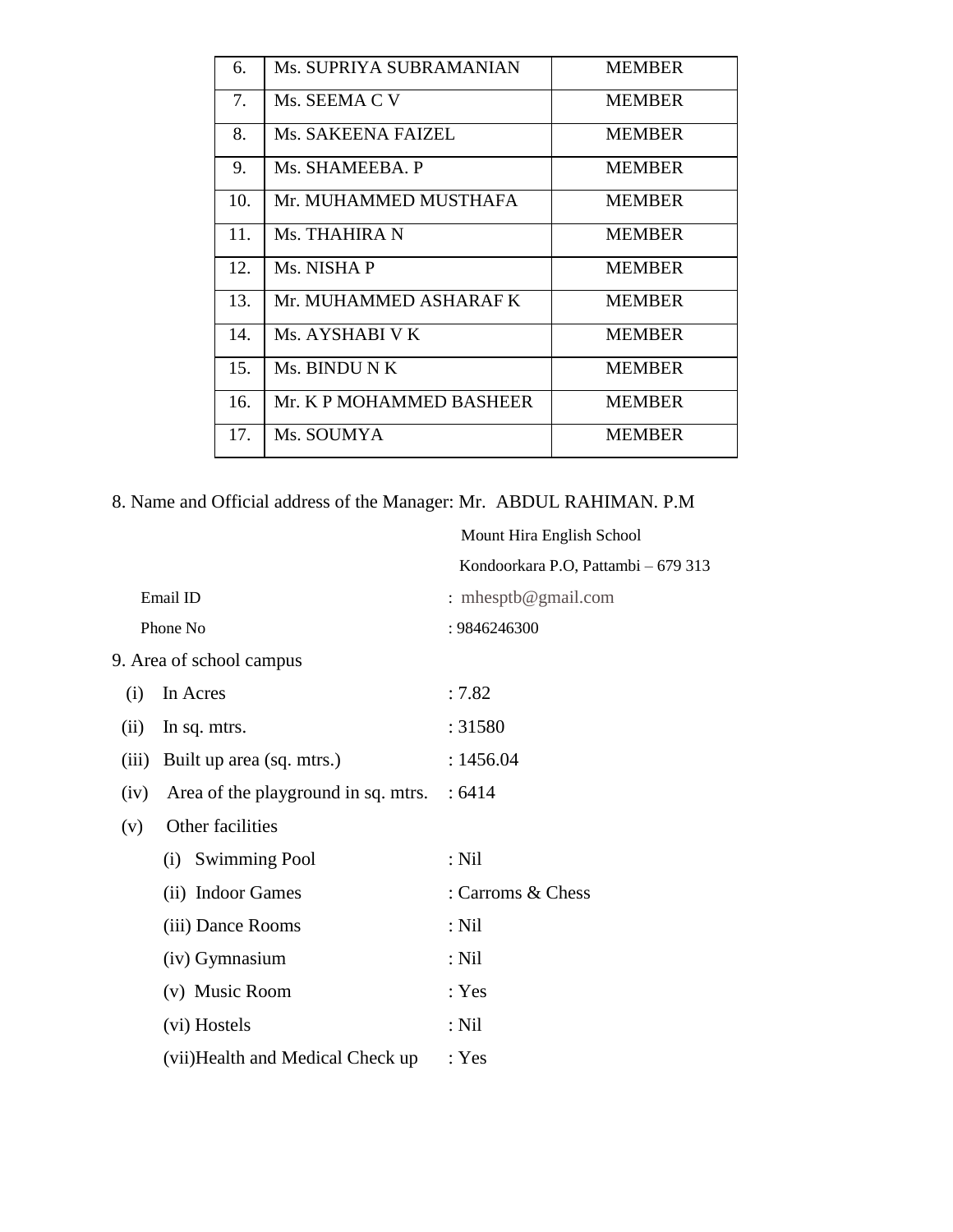| <b>Class</b>              | 1st Term<br><b>Including</b><br>Admn. | <b>1st Term</b><br><b>Excluding</b><br>Admn. | <b>II<sup>nd</sup></b> Term | <b>III<sup>rd</sup></b> Term | <b>Total Fee</b><br><b>Including</b><br>Admn. | <b>Total Fee</b><br><b>Excluding</b><br>Admn. |
|---------------------------|---------------------------------------|----------------------------------------------|-----------------------------|------------------------------|-----------------------------------------------|-----------------------------------------------|
| <b>LKG</b>                | 5500                                  | 4000                                         | 4000                        | 4000                         | 13500                                         | 12000                                         |
|                           |                                       |                                              |                             |                              |                                               |                                               |
| <b>UKG</b>                | 5500                                  | 4000                                         | 4000                        | 4000                         | 13500                                         | 12000                                         |
| $\bf I$                   | 6100                                  | 4600                                         | 4600                        | 4600                         | 15300                                         | 13800                                         |
| $\mathbf{I}$              | 6100                                  | 4600                                         | 4600                        | 4600                         | 15300                                         | 13800                                         |
| III                       | 6100                                  | 4600                                         | 4600                        | 4600                         | 15300                                         | 13800                                         |
| IV                        | 6100                                  | 4600                                         | 4600                        | 4600                         | 15300                                         | 13800                                         |
| $\mathbf V$               | 6700                                  | 5200                                         | 5200                        | 5200                         | 17100                                         | 15600                                         |
| VI                        | 6700                                  | 5200                                         | 5200                        | 5200                         | 17100                                         | 15600                                         |
| VII                       | 6700                                  | 5200                                         | 5200                        | 5200                         | 17100                                         | 15600                                         |
| VIII                      | 7400                                  | 5900                                         | 5900                        | 5900                         | 19200                                         | 17700                                         |
| IX                        | 7400                                  | 5900                                         | 5900                        | 5900                         | 19200                                         | 17700                                         |
| $\boldsymbol{\mathrm{X}}$ | 7400                                  | 5900                                         | 5900                        | 5900                         | 19200                                         | 17700                                         |

# 11. Transport Facility

- (i) Own Buses :  $5$
- (ii) Buses hired on Contract Basis : 11

# 12. Particulars of Teaching Staff (Updated on 07.03.2020)

| SI.<br>No.     | <b>Teacher Name</b>   | <b>Academic Qualification</b> | <b>Designation</b> | Trained/<br><b>Untrained</b> | <b>Regular/Adhoc</b> |
|----------------|-----------------------|-------------------------------|--------------------|------------------------------|----------------------|
| 1              | <b>SHAMSUDHEEN. K</b> | M A, B Ed                     | Principal          | Trained                      | Regular              |
| 2              | VIPIN DAS M.V         | B Sc, B Ed, CHt               | Vice Principal     | Trained                      | Regular              |
| 3              | <b>ABDUL BASHEER</b>  | M Sc, B Ed                    | <b>TGT</b>         | Trained                      | Regular              |
| $\overline{4}$ | AMRITHA. A. M         | M Sc                          | <b>PRT</b>         | Trained                      | Regular              |
| 5              | <b>ANEESAK</b>        | M Sc, B Ed                    | <b>PRT</b>         | Trained                      | Regular              |
| 6              | <b>BAVISHA K.P</b>    | M Sc, B Ed                    | <b>PRT</b>         | Trained                      | Regular              |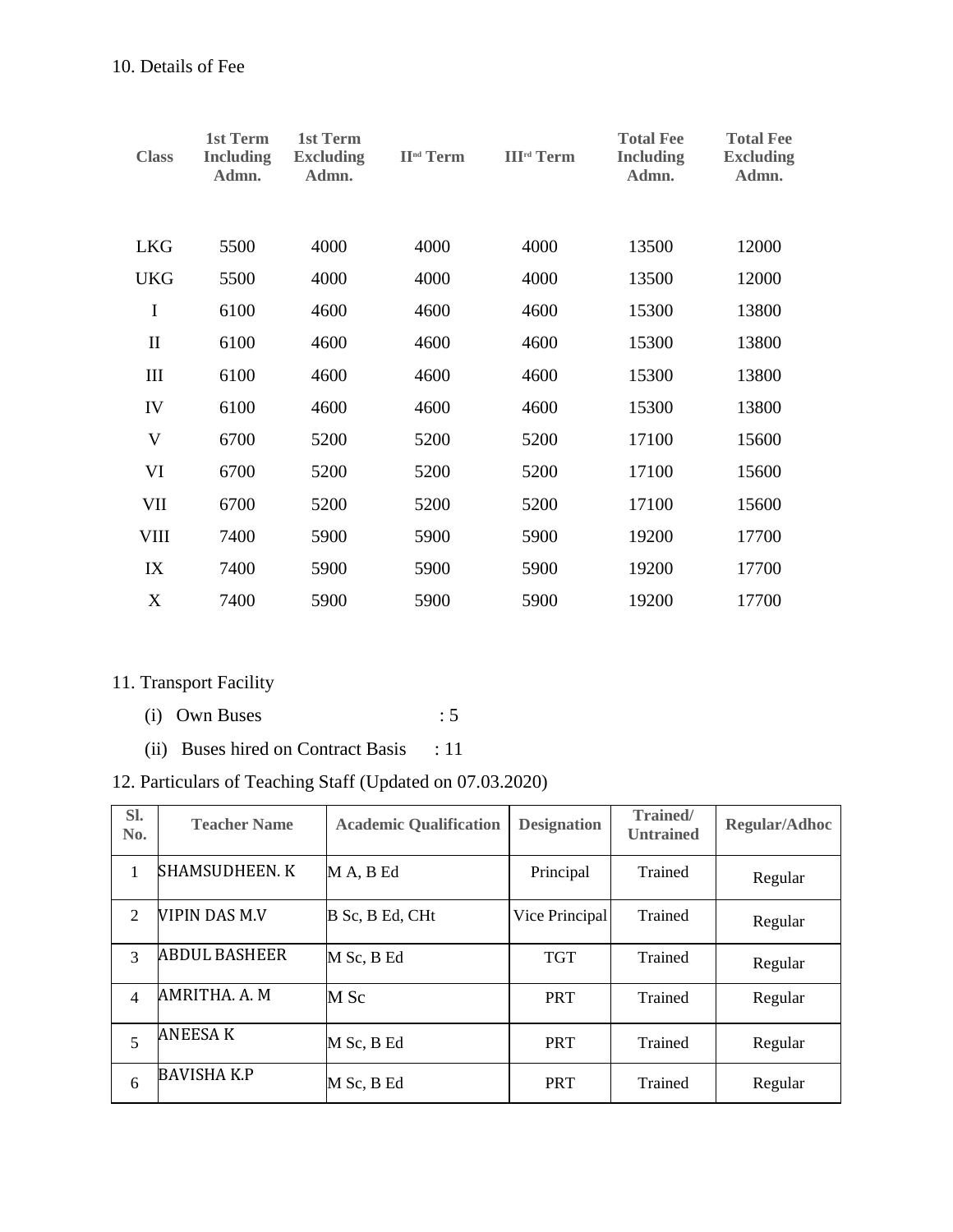| $\overline{7}$ | <b>BINDU N.K</b>           | MA, BEd                                    | <b>TGT</b> | Trained | Regular |
|----------------|----------------------------|--------------------------------------------|------------|---------|---------|
| 8              | <b>DHANYAK</b>             | M Sc                                       | <b>TGT</b> | Trained | Regular |
| 9              | FATHIMATH SUHARA M A, B Ed |                                            | <b>TGT</b> | Trained | Regular |
| 10             | <b>HASANAP</b>             | B A, B Ed                                  | <b>PRT</b> | Trained | Regular |
| 11             | HASNA. K                   | <b>B</b> Sc                                | <b>PRT</b> | Trained | Regular |
| 11             | <b>JASEENAP</b>            |                                            | <b>PRT</b> | Trained | Regular |
| 12             | KHAIRUNNEESA M.K           | B A, B Ed                                  | <b>TGT</b> | Trained | Regular |
| 13             | MANJUSHA K.P               | MA, BEd                                    | <b>TGT</b> | Trained | Regular |
| 14             | MANJUSHA V.V               | B A, TTC                                   | <b>PRT</b> | Trained | Regular |
| 15             | <b>MUFEEDAT.A</b>          | $+2$ , D.Ed                                | <b>PRT</b> | Trained | Regular |
| 16             | MUSLIHA BANU C.A           | MA, BEd                                    | <b>PRT</b> | Trained | Regular |
| 17             | <b>NISHANA SALAM</b>       | B A, B Ed                                  | <b>PRT</b> | Trained | Regular |
| 18             | P SALINI NAIR              | M A, Praveen Visharad,<br>Diploma in Hindi | <b>TGT</b> | Trained | Regular |
| 19             | PEETHAMBARAN V.M           | B A, TTC, B Ed                             | <b>PRT</b> | Trained | Regular |
| 20             | <b>RAVISHANKAR M</b>       | <b>B</b> A, Ex Military                    | <b>PET</b> | Trained | Regular |
| 21             | <b>REETHAM</b>             | M A, B Ed                                  | <b>TGT</b> | Trained | Regular |
| 22             | REMYAK.P                   | M Sc, B Ed                                 | <b>TGT</b> | Trained | Regular |
| 23             | <b>RESHMA V NAIR</b>       | B Sc, B Ed                                 | <b>PRT</b> | Trained | Regular |
| 24             | SABITHA NASRIN M.P         | B A, D Ed                                  | <b>PRT</b> | Trained | Regular |
| 25             | <b>SAIFUL HAQUE V</b>      | $+2$ , TTC                                 | <b>PRT</b> | Trained | Regular |
| 26             | <b>SAINABA K.T</b>         | <b>BA Afzal Ul Ulama</b>                   | <b>PRT</b> | Trained | Regular |
| 27             | <b>SAKEENA FAIZEL</b>      | B Sc, B Ed                                 | <b>TGT</b> | Trained | Regular |
| 28             | <b>SALINI K.P</b>          | MA, BEd                                    | <b>PRT</b> | Trained | Regular |
| 29             | <b>SANGEETHAV</b>          | B A, BLISc                                 | Librarian  | Trained | Regular |
| 30             | <b>SANJUSHAV</b>           | B Sc, B Ed                                 | <b>TGT</b> | Trained | Regular |
| 31             | <b>SARIKA K</b>            | <b>B</b> A,TTC                             | <b>PRT</b> | Trained | Regular |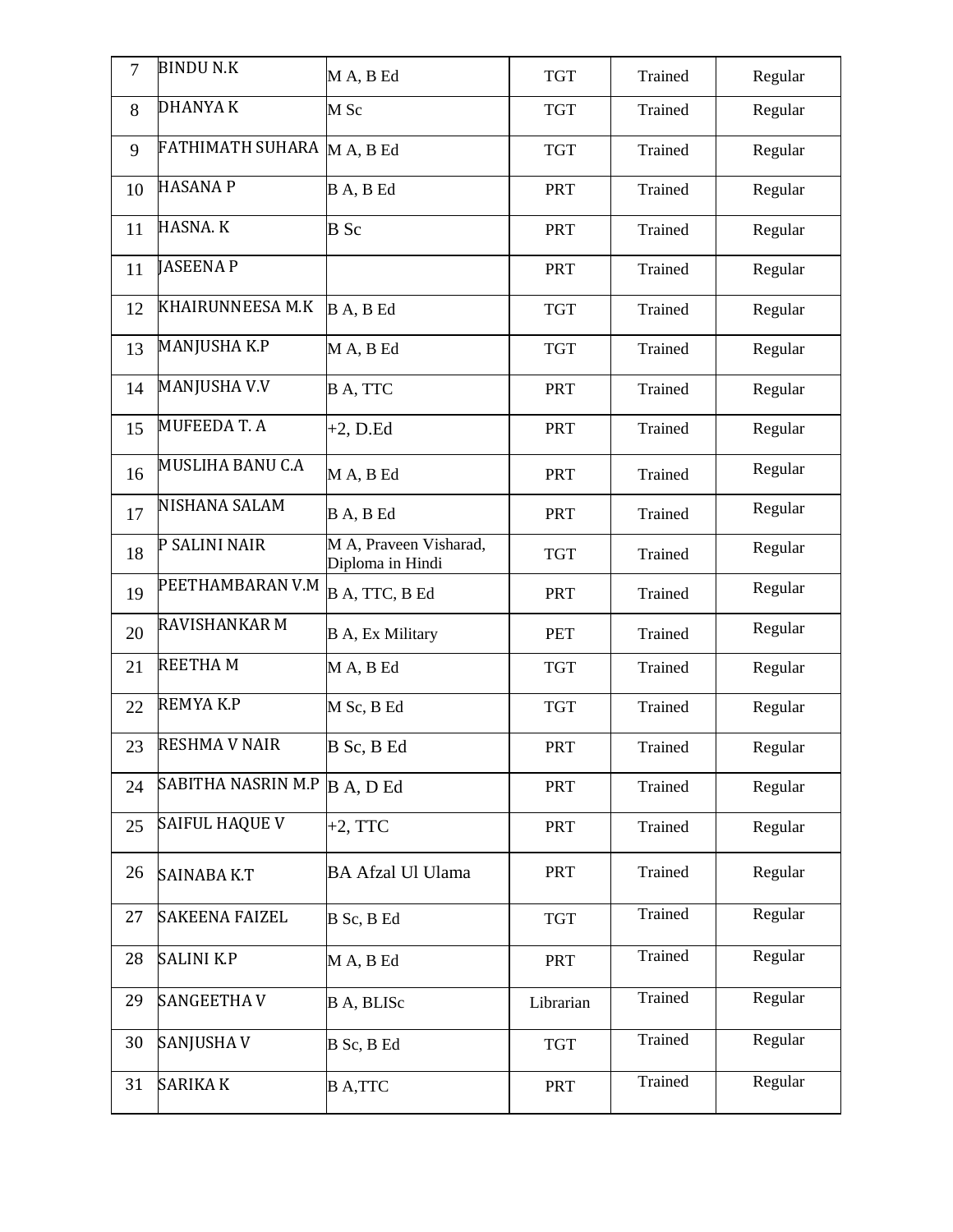| 32 | <b>SARITHAK</b>     | $+2$ , TTC                                | <b>PRT</b> | Trained | Regular |
|----|---------------------|-------------------------------------------|------------|---------|---------|
| 33 | <b>SAVITHRI V.R</b> | M A, B Ed, SET                            | <b>PRT</b> | Trained | Regular |
| 34 | SEEMA C.V           | B Sc, B Ed                                | <b>TGT</b> | Trained | Regular |
| 35 | SHABIRA C.T         | M A, B Ed                                 | <b>PRT</b> | Trained | Regular |
| 36 | <b>SHABNA V.P</b>   | $+2$ , TTC                                | <b>PRT</b> | Trained | Regular |
| 37 | SREEJITH K          | $+2$ , KGCE                               | <b>PRT</b> | Trained | Regular |
| 38 | <b>SUMAYYA K.P</b>  | <b>BA Afzal Ul Ulama</b>                  | <b>PRT</b> | Trained | Regular |
| 39 | UMMUSALMA           | B A, B Ed                                 | <b>PRT</b> | Trained | Regular |
| 40 | USHA. T             | <b>B A, Hindi Praveen Course</b><br>D. Ed | <b>PRT</b> | Trained | Regular |

13. Details of Salary being paid by the school to teaching staff (Updated on 07.03.2020)

#### **DESIGNATION TOTAL EMOLUMENTS**

| Principal  | Rs.35000 |
|------------|----------|
| <b>PGT</b> | Rs.20000 |
| TGT        | Rs.15000 |
| <b>PRT</b> | Rs.10000 |

- 14. Mode of Payment of Salary
	- (i) Name of the Bank through which salary is drawn: State Bank of India Ltd., Pattambi.
	- (ii) Through single cheque transfer advice

### 15. Library Facilities:

| (i) Size of the Library in Sq. feet | $: 600$ sq. ft. |
|-------------------------------------|-----------------|
| (ii) No. of Periodicals             | : 5             |
| (iii) No. of Dailies                | :3              |
| (iv) No. of Reference books         | :409            |
| (v) No. of Magazines                | : 5             |
| (vi) Others (Books)                 | : 3603          |

## 16. Name of the Grievance/Redressal Officer: Mr. Abdul Rahiman

E-mail : mhesptb@gmail.com